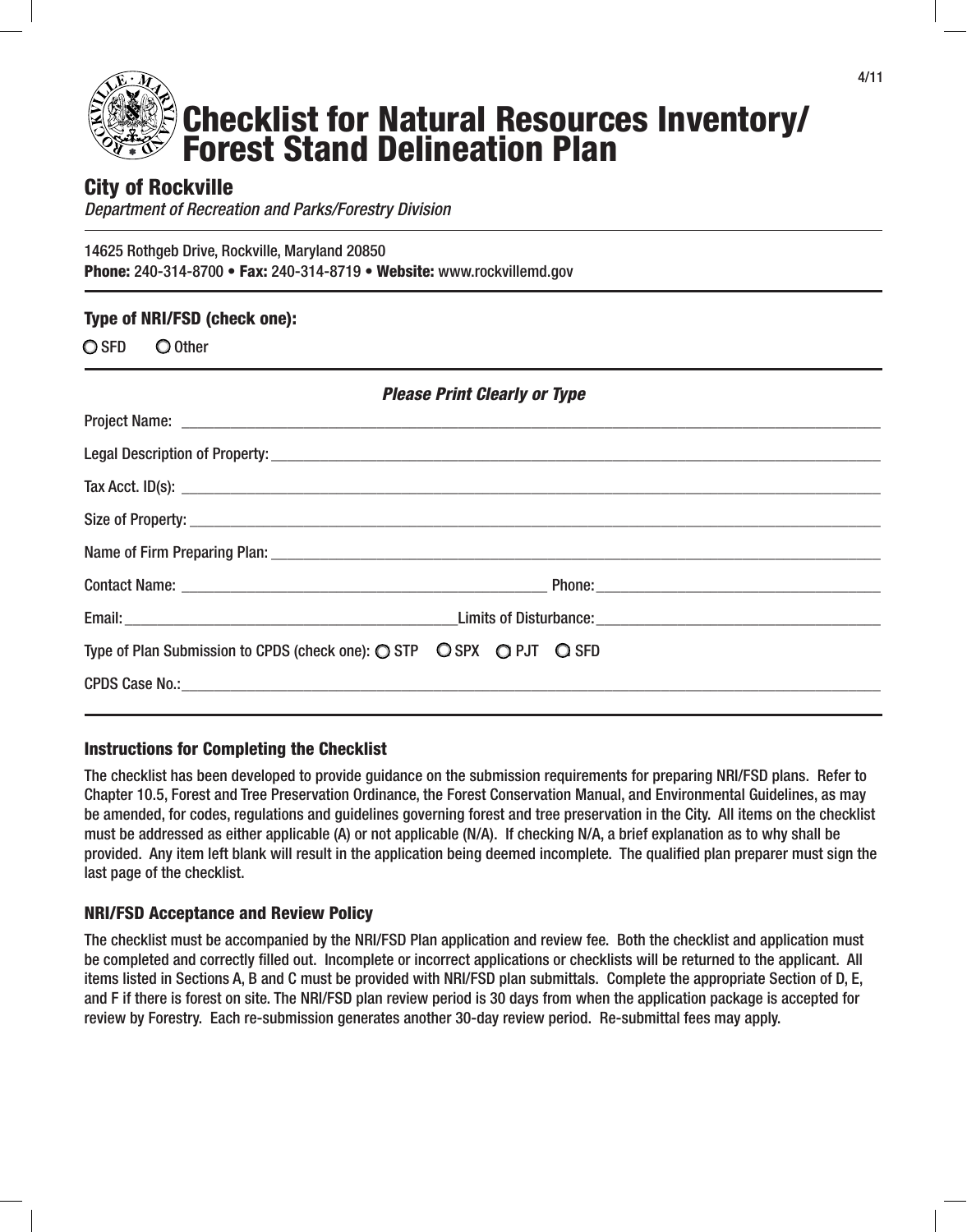#### *Section C continued on next page* A) Application Section  $1.$  N/A Completed and signed NRI/FSD application and checklist 2.  $N/A$  Applicable review fee  $3. \quad \_$  N/A  $\_$  Submission package including all required plans B) Submission Requirements 1.  $N/A$  3 copies of the NRI/FSD plan 2.  $\frac{N}{A}$  For SFD's, one copy of the Erosion and Sediment Control Plan C) NRI/FSD Plan 1.  $N/A$  Property boundaries 2.  $N/A$  Topography 3.  $\frac{N}{A}$  Preliminary forest conservation worksheet 4. N/A Minimum tree cover requirement 5. N/A North arrow 6.  $N/A$  Legend 7.  $N/A$  1:2000 scale Site Vicinity Map 8. N/A Forest stand boundaries  $9.$  N/A Tree lines extended off site 10. N/A Survey location of all significant trees including street trees and associated CRZ's shown on plan view. Any significant tree that counted for either forest conservation credit or significant tree replacement credit from a previously approved FCP should be identified with a different symbol.  $11.$  N/A For sites that have a previously approved FCP show location, type, size, condition, CRZ of all trees less than 12" DBH counting toward forest conservation or significant tree replacement including a symbol for any missing trees. 12. N/A CRZ's of off site trees extending into tract area including type, size, and condition listed on a separate summary table. An estimate of the tree's size and condition rating can be made if the tree is not accessible. 13. N/A Individual tree summary table for all trees from items 10 and 11 above, listing tree condition (CTLA ratings), size (measured in accordance with CTLA guide), botanical and common name, and remarks shown on plan and submitted separately on 8 1/2" by 11" sheets 14. N/A Ephemeral, perennial and intermittent streams and associated buffers 15. N/A 100-year flood plain and building restriction line (BRL) 16. N/A Wetlands with buffer 17. N/A Park buffers 18.  $N/A$  Soils a. N/A Hydric soils  $b.$  N/A Erodible, unsafe, unsuitable soils 19. N/A Steep slopes 20. N/A Rare, threatened or endangered (RTE) plant and wildlife species and species in need of conservation (include copy of response from DNR) N/A N/A N/A N/A N/A N/A N/A N/A N/A N/A N/A<br>N/A<br>N/A<br>N/A<br>N/A  $N/A$ N/A<br>N/A<br>N/A<br>N/A N/A N/A N/A N/A N/A N/A N/A

# NRI/FSD Checklist Page 2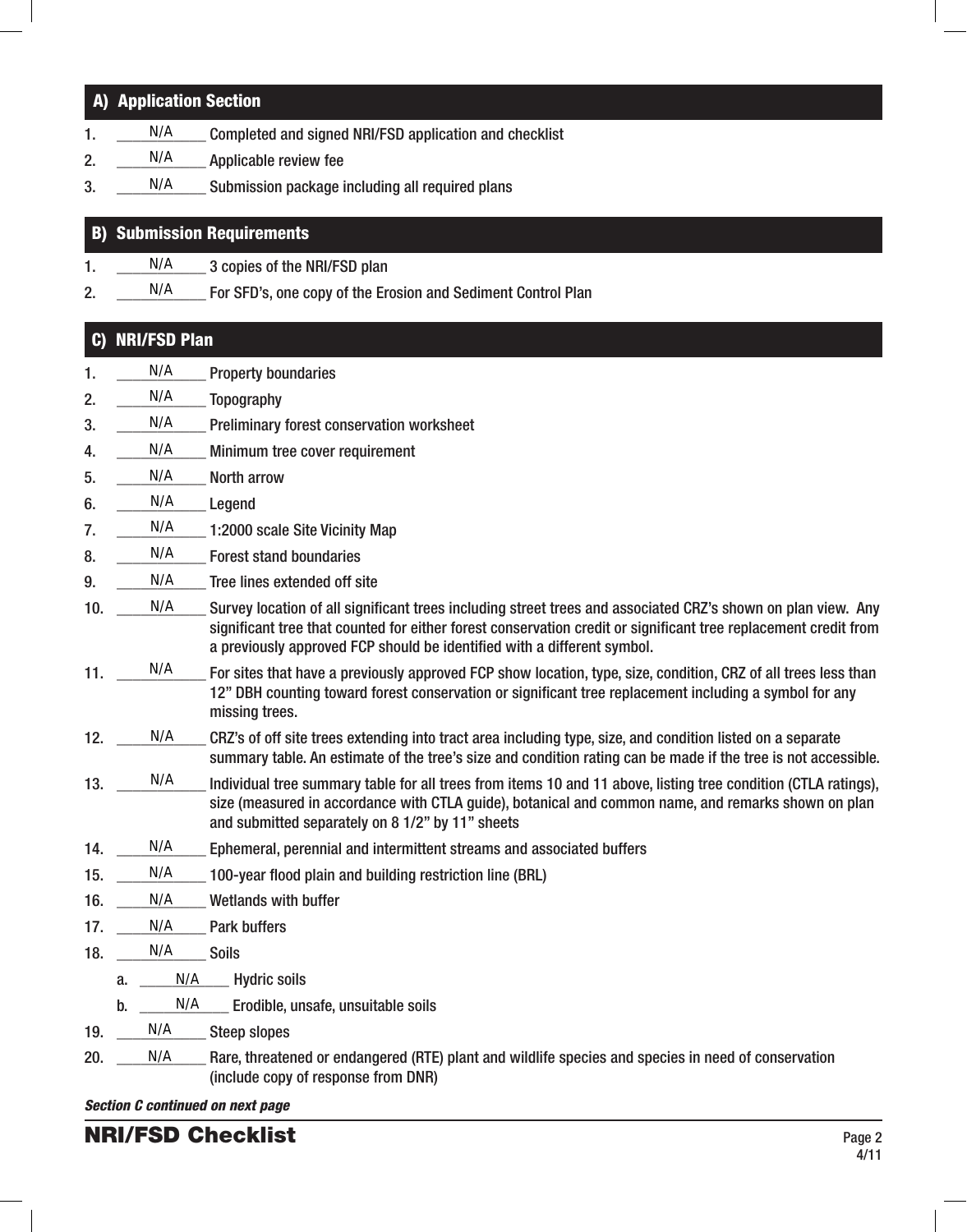- $21.$  N/A Non native and invasive plant statement to include types of plants and amount present. Plant location graphically delineated on plan N/A
- 22. N/A Public utilities (underground and above), existing structures, transportation rights-of-way, and all existing easements N/A
- 23.  $\text{N/A}$  Existing site improvements such as buildings, sidewalks, patios, sheds, driveways, etc. N/A
- 24. N/A Adjacent land use and all structures within 50 feet of property line N/A
- 25. N/A Designated City of Rockville Historic District N/A
- 26. N/A Building or structure in the City of Rockville Historic Building Catalog N/A
- 27. N/A Known archeological site N/A
- 28.  $\frac{N}{A}$  Stamp and original signature of qualified plan preparer N/A

## D) Simplified Forest Stand Delineation (if applicable per FC Manual)

- 1. N/A Field verified forest edge N/A
- 2. N/A Proposed limits of disturbance N/A
- 3. \_\_\_\_\_ N/A \_\_\_\_\_ Proposed long term protection/FCE areas N/A
- 4. N/A Dominant species and forest association N/A
- 5. N/A Documentation establishing no activity within the CRZ of any significant tree N/A

## E) Intermediate Forest Stand Delineation (if applicable per FC Manual)

- 1.  $\frac{N}{A}$  All applicable information from Section D N/A
- 2. N/A Past and present management of existing forest, i.e. thinning, and significant trees, i.e. pruning N/A
- 3. N/A Recommendations for management after disturbance N/A
- 4. Walk through statement of forest including tree types, size class of canopy, understory, shrub layer, herbaceous layer and non native and invasive vegetation present. N/A
- 5. N/A Graphically show area of forest preserved to the break-even point N/A

## F) Full Forest Stand Delineation (if applicable per FC Manual)

- 1. N/A All applicable information from Sections D and E N/A
- 2. \_\_\_\_\_ N/A \_\_\_\_ Forest stand locations, descriptions, boundaries and acreages N/A
- 3. N/A Field sampling points and sampling techniques including data sheets N/A
- 4. N/A Location of priority planting areas and retention areas N/A
- 5. N/A Stand summary analysis including size classes, total number of tree species, number of trees per acre, common understory plants, presence of non native and invasive plants, forest structure rating, soil type, and hydrology N/A
- 6.  $\Box$  N/A Narrative of forest stand conditions and environmental features including retention potential, past management and forest structure N/A
- 7. Written evaluation of retention and disturbed areas with recommendations for mitigation and management N/A